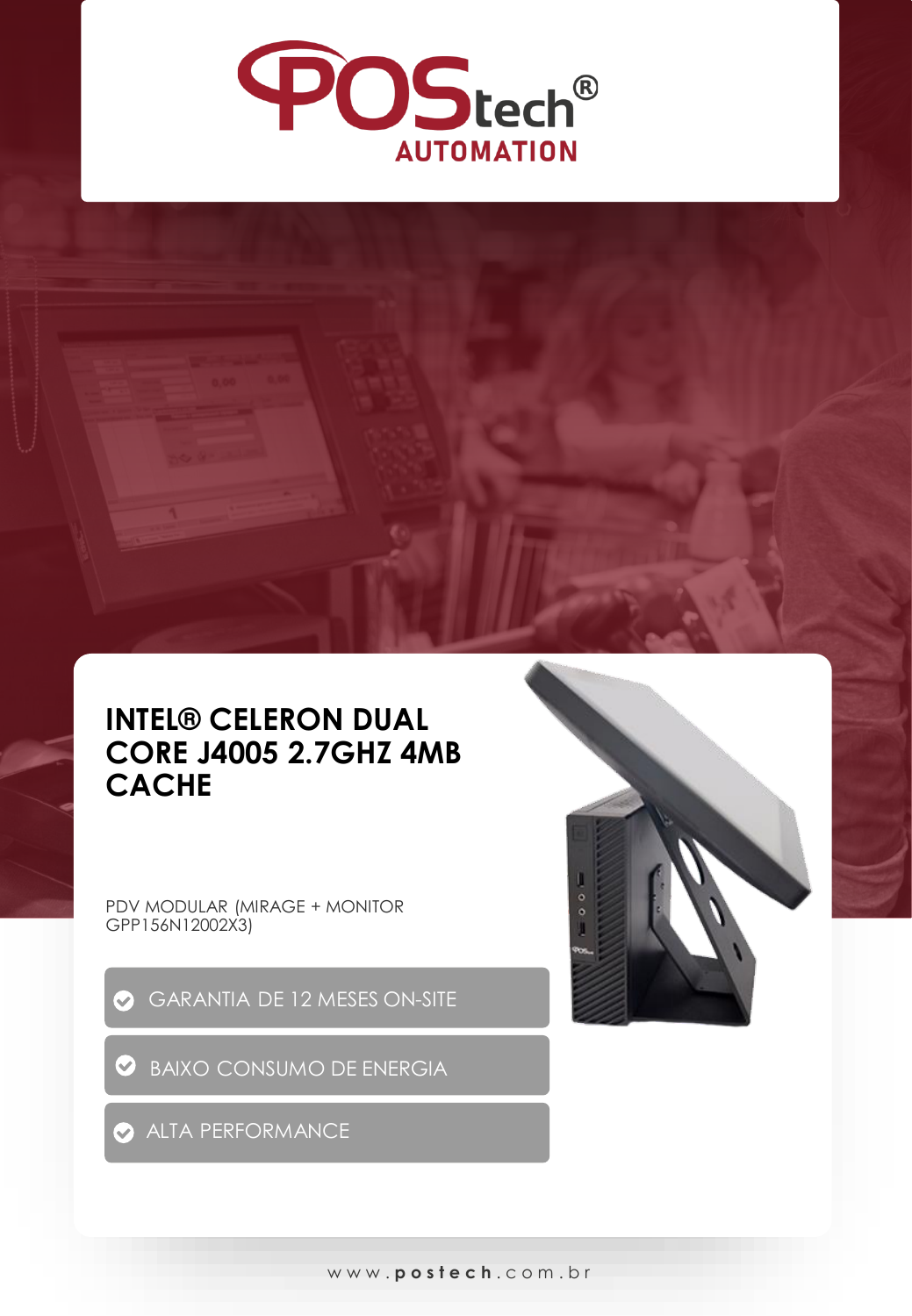| PLACA MÃE                            | J4005                                                                                                                                                                   |
|--------------------------------------|-------------------------------------------------------------------------------------------------------------------------------------------------------------------------|
|                                      |                                                                                                                                                                         |
| <b>PROCESSADOR</b>                   | <b>INTEL® CELERON DUAL</b><br>CORE J4005 2.7GHZ 4MB<br><b>CACHE</b>                                                                                                     |
| <b>MEMÓRIA</b>                       | 4GB DDR3 1333MHZ<br><b>SODIMM</b>                                                                                                                                       |
| <b>DISCO RÍGIDO</b>                  | <b>HD 500GB</b>                                                                                                                                                         |
| ÁUDIO                                | ÁUDIO DE ALTA<br>DEFINIÇÃO INTEL® DE 7.1<br><b>CANAIS</b>                                                                                                               |
| <b>VÍDEO</b>                         | <b>VGA e HDMI</b>                                                                                                                                                       |
| <b>REDE</b>                          | 10/100/1000MBPS                                                                                                                                                         |
| <b>PAINEL TRASEIRO</b>               | 2 X CONECTORES PS2<br><b>TECLADO E MOUSE</b><br>1 X PORTA VGA<br>1 X PORTA HDMI<br>2 X PORTAS SERIAIS<br>4 X PORTAS USB 2.0<br>1 X PORTA USB 3.0<br>1 X PORTA LAN RJ-45 |
| <b>PAINEL FRONTAL</b>                | 2 X PORTAS USB 2.0<br><b>1 X CONECTOR DE</b><br><b>MICROFONE</b><br>1 X CONECTOR DE FONE<br>1 X BOTÃO DE LIGA E<br><b>DESLIGA</b>                                       |
| <b>SLOTS DE</b><br><b>EXPANSÃO</b>   | 1 X SLOT PCI EXPRESS 2.0 X 1<br>1 X SLOT MINI-PCI EXPRESS                                                                                                               |
| <b>ACESSÓRIOS</b><br><b>INCLUSOS</b> | <b>SUPORTE PEDESTAL E</b><br>SUPORTE VESA, MONITOR<br><b>15" TOUCH SCREEN</b><br>CONEXÃO VGA TELA<br>CAPACITIVA PROJETADA.                                              |
| <b>SISTEMA OPERACIONAL</b>           | <b>WINDOWS E LINUX</b>                                                                                                                                                  |
| <b>ALIMENTAÇÃO</b>                   | <b>FONTE EXTERNA BIVOLT</b><br>AUTOMÁTICA 36W, 12V, 3A                                                                                                                  |
| <b>DIMENSÕES</b>                     | 50X200X200MM<br>(LXAXC) (CPU)<br>376X245X40MM (LXAXC)<br>(MONITOR)                                                                                                      |
| <b>GARANTIAS</b>                     | 12 MESES ONSITE                                                                                                                                                         |



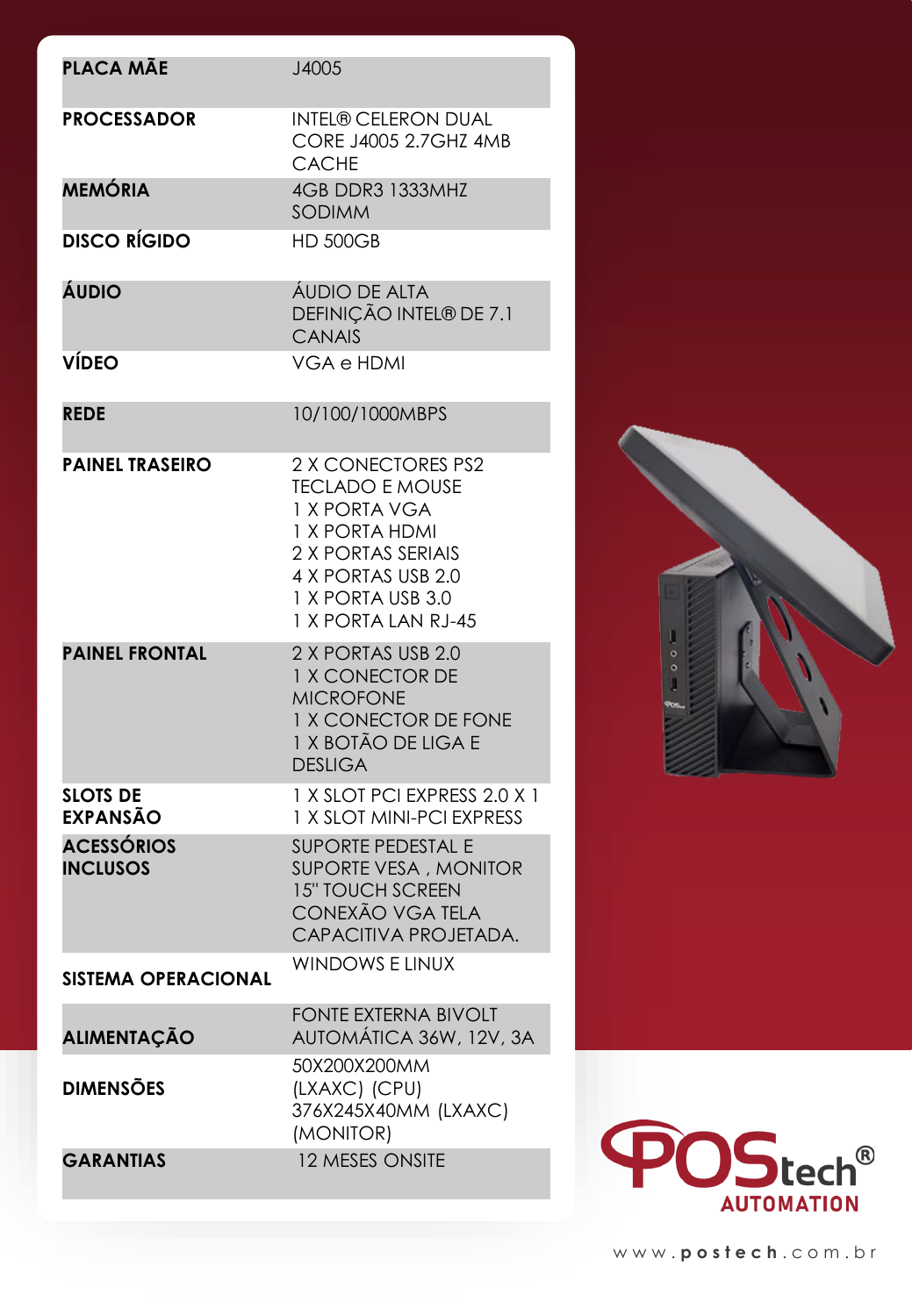| <b>MATRIZ</b>                                      | 15.6"                                                                                                                                                                                         |
|----------------------------------------------------|-----------------------------------------------------------------------------------------------------------------------------------------------------------------------------------------------|
| RELAÇÃO X/Y                                        | 16:9                                                                                                                                                                                          |
| ÁREA ATIVA                                         | 344,232 X 193,536MM                                                                                                                                                                           |
| RESOLUÇÃO<br><b>NATIVA</b>                         | 1366 (X3 RGB) X 768 PIXEL<br>$-60HZ$                                                                                                                                                          |
| <b>VIDA ÚTIL DO</b><br><b>BACKLIGTH</b>            | 50.000 HORAS                                                                                                                                                                                  |
| <b>CONTRASTE</b>                                   | 500:1                                                                                                                                                                                         |
| <b>CORES</b>                                       | 16,7 MILHÕES                                                                                                                                                                                  |
| <b>CONTROLES</b><br><b>DISPONÍVEL</b><br>(EXTERNO) | AUTO AJUSTE, IMAGEM,<br>POSIÇÃO, CORES, MENU,<br>LINGUAGEM.                                                                                                                                   |
| <b>TEMPO DE</b><br><b>RESPOSTA</b>                 | 8 MS                                                                                                                                                                                          |
| <b>TECNOLOGIA TST</b>                              | PCAP (CAPACITIVA<br>PROJETADA)                                                                                                                                                                |
| <b>TEMPO DE</b><br><b>RESPOSTA DA TST</b>          | 25 MS                                                                                                                                                                                         |
| RESOLUÇÃO TST                                      | 4096 X 4096                                                                                                                                                                                   |
| NÚMERO DE<br><b>TOQUE</b><br><b>SIMULTÂNEOS</b>    | 2 TOQUES (OPCIONAL ATÉ<br>10 TOQUES)                                                                                                                                                          |
| <b>SISTEMA</b><br><b>OPERACIONAL</b>               | WINDOWS, LINUX E MAC                                                                                                                                                                          |
| <b>INTERFACES</b>                                  | ALIMENTAÇÃO: 12VCC -<br>1,5A<br><b>TST: INTERFACE DE</b><br>COMUNICAÇÃO USB<br>ENTRADA DE VÍDEO: VGA<br><b>ANALÓGICO</b><br><b>CONECTOR DE VÍDEO:</b><br>MINI D-SUB 15 PINS (VGA<br>STANDARD) |

I

F